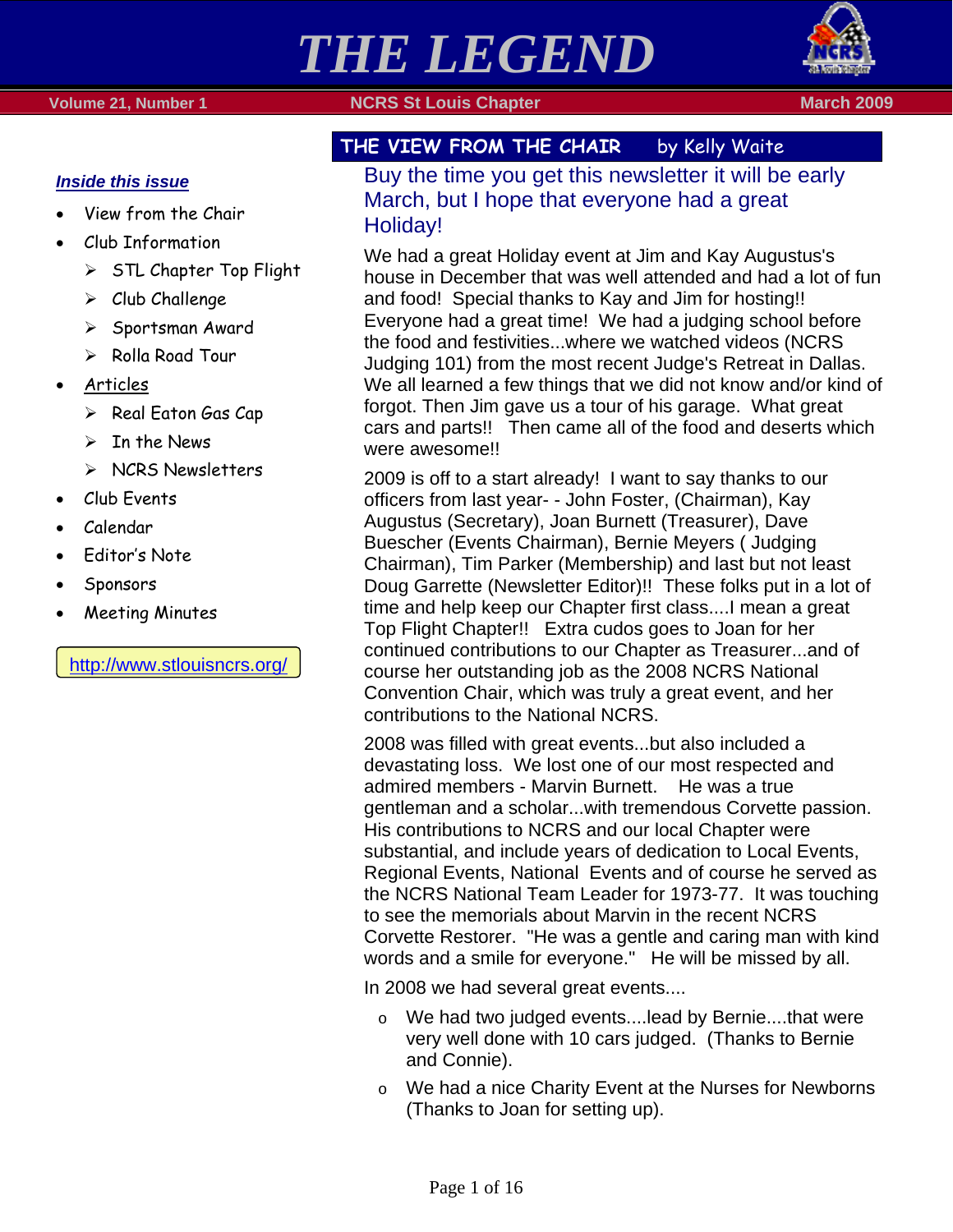

#### **Volume 21, Number 1 <b>NGRS St Louis Chapter** March 2009 **March 2009**

- o We had a nice road trip to D&A Corvette Restoration - in [Gillespie, Illinois.](http://www.city-data.com/city/Gillespie-Illinois.html) Very impressive to see such great craftsmanship. (Thanks to Frank Savetz for setting up).
- o We had another road trip to Tom and Alisa Green's home in Rolla. What a great collection of corvettes and Barbies!!
- o And of course we had a best in class National Convention in our own backyard!!! Thanks to
- o Joan and everyone's contributions in making that a huge success!!

Our Chapter is clearly one of the finest in the country and our membership is nearly 80. We should all be very proud of our chapter!!

I am really looking forward to our upcoming year. We have some great momentum going...and I know we can keep it going. Following are our new officers and Board members for 2009:

- o *Vice-Chairman Don Pickles*  ddpcpa@aol.com
- o *Secretary Anne Pickles ddpcpa@aol.com*
- o *Treasurer Joan Burnett*  1z67t5s@centurytel.net
- o *Events Chairman Dave Buescher*  dbuescher@mktpileman.com
- o *Judging Chairman Mark Markel*  markels4@sbcglobal.net
- o *Membership Chairman Steve Gissy* steveg@anbakerco.com
- o *Newsletter Editor* Doug Garrette dgarrette@charter.net
- o *Board Member Darrell Wilson*  [bud2245@charter.net](mailto:bud2245@charter.net)
- o *Board Member Joe Anelle*  joeanelle@msn.com
- o *Board Member Joe Raine*  jrraine@charter.net

Thanks in advance to the new officers and Board members.....and please reach out to all ....if you have any suggestions or ideas.

Our goals are to continue the forward progress of this organization. They cannot be fully realized without your support and I am asking for your continued involvement and support to move forward for the growth of NCRS and our Chapter.

We had an in-prompt to Board meeting before our last dinner meeting.....to get a 2009 calendar drafted. Look for updates to be posted in our Website soon.

Hope to see you at our next event or Dinner meeting!

#### **Club Information**

#### **St. Louis Chapter Awarded Top Flight Award!!!!** By Kelly Waite

We got word in mid February from National (Marilyn Heitzman) that our Chapter was awarded the Top Flight award for 2008. We were also presented an award at the National Convention last August.

20 Chapters received this award….which we understand is a few less than last year.

Congratulations for being among the finest Chapters!!!! You all did it and deserve it!!!!

Following are the requirements to becoming a Top Flight Chapter….

#### **NCRS Chapter Award Program**

The NCRS Chapter Award Program was developed to promote involvement and participation by members in their Chapter events while encouraging the sharing of knowledge in the restoration and preservation of the Corvette. The Program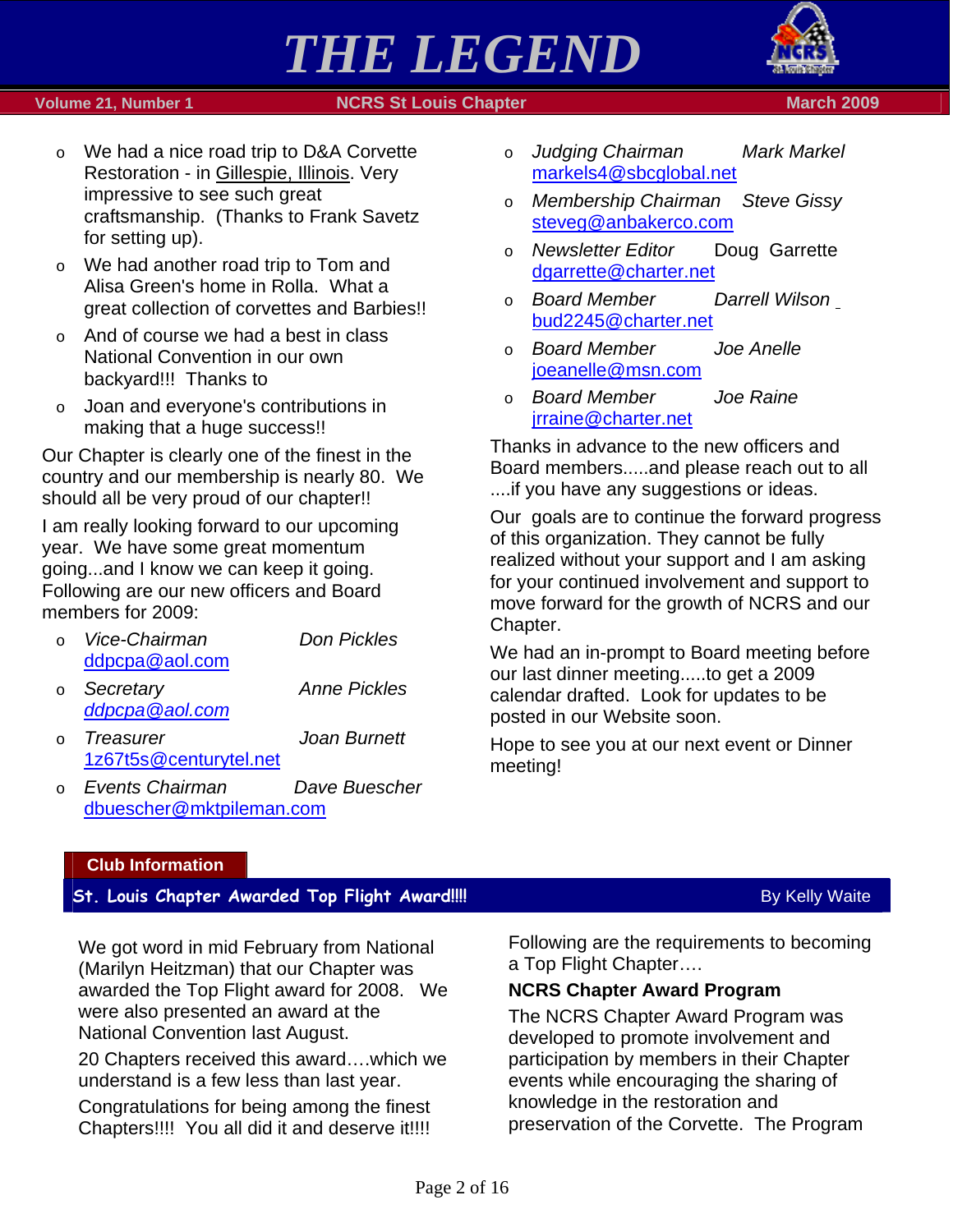

 **Volume 21, Number 1 <b>NGRS St Louis Chapter** March 2009 **March 2009** 

measures the performance of each Chapter against standard award criteria similar to the principal used in judging our Corvettes. Each Chapter is eligible to receive an award every year after submitting the required quarterly reports and fulfilling the following criteria:

## *Chapter Top Flight Award:*

Performs/completes all eight required activities and a minimum of six variable activities during the program year. Must submit quarterly reports according to schedule.

## *Chapter Second Flight Award*:

Performs/completes seven required activities and a minimum of five variable activities during the program year. Must submit quarterly reports according to schedule.

## *Chapter Third Flight Award*:

Performs/completes six required activities and a minimum of four variable activities during the program year. Must submit quarterly reports according to schedule.

*Report Schedule:* Complete and accurate Quarterly Reports must be submitted to the appropriate Regional Director (address on report form) no later than:

1st Quarterly Report (Jan, Feb, March) - Due April 10

- 2nd Quarterly Report (April, May, June) - Due July 10
- 3rd Quarterly Report (July, Aug, Sept) – Due October 10
- 4th Quarterly Report (Oct, Nov, Dec) – Due January 10

## **REQUIRED ACTIVITIES**

- 1. Host at least one Chapter Judging Meet during the program year.
- 2. Conduct one Chapter Technical Seminar during the program year.
- 3. Conduct one Chapter Judging School during the program year.
- 4. Conduct one Chapter Membership Meeting during the program year.
- 5. Conduct one Chapter Charitable Event during the program year (does not have to be Corvette related).
- 6. Conduct one Chapter Road Tour during the program year.
- 7. Conduct one Chapter Social Event during the program year.
- 8. Chapter Website must be maintained and linked to www.ncrs.org

We definitely want to keep our Chapter Top Flight status….and are filling up the calendar to make sure we get all the requirements completed.

## **Club Challenge – Pinewood Derby**

The Northern California Chapter challenges all other NCRS chapters to create and present a Pinewood Derby car to be raced at the 2009 NCRS National Convention in San Jose. There will be a perpetual award for the fastest car, and one for the most attractive car. The members of the youth group will vote for the most attractive car and will race

the cars at 4:00PM Wednesday, July 15th, 2009.

 Designate a builder or a team to design, prepare and paint your car. John LeGate is creating the NCC car. Go to your hobby or Boy Scout supply source and purchase your kit now! Pinewood Derby rules apply.

## **NCC IS CHALLENGING YOU!**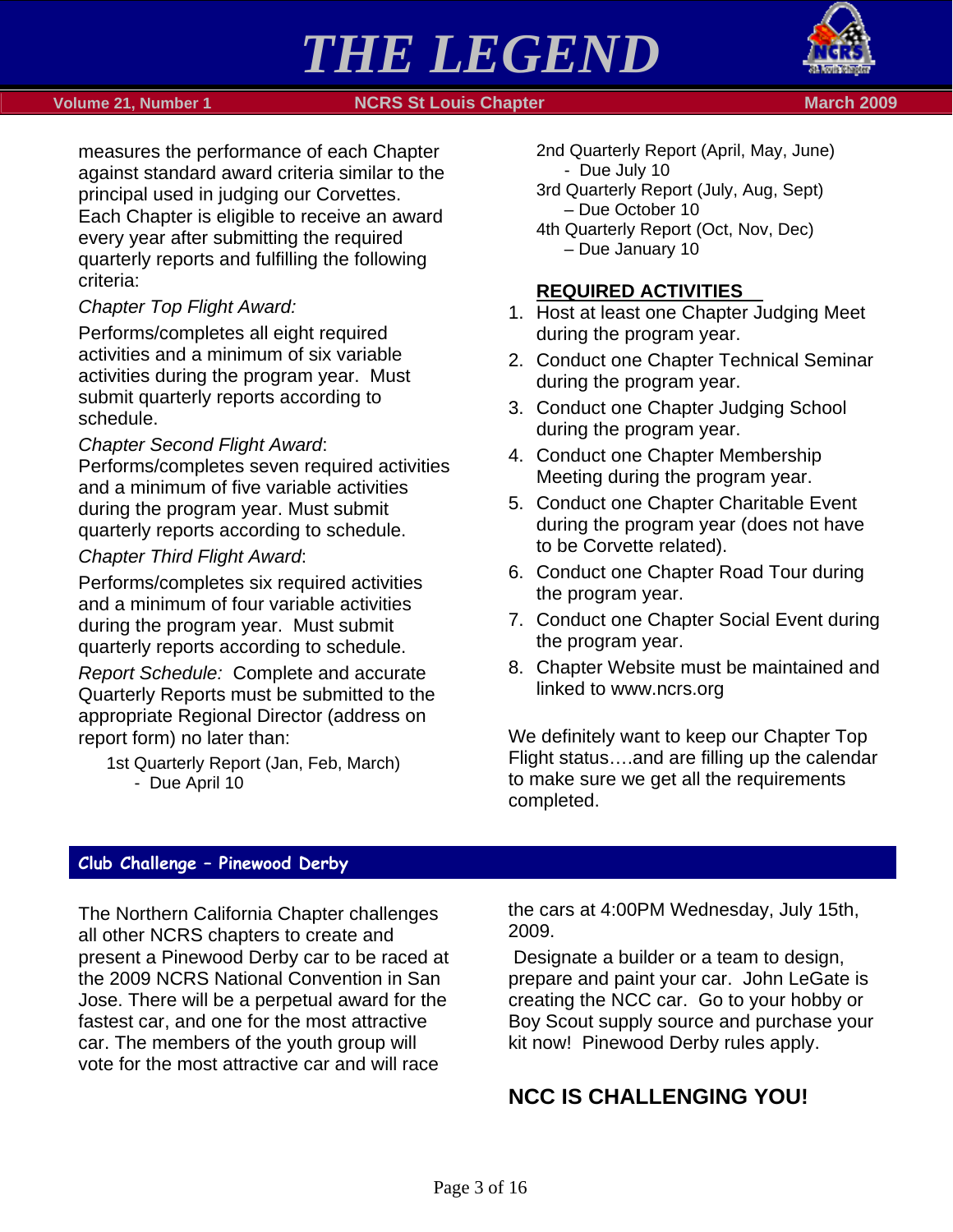





#### **Sportsmans Award** By Joan Burnett and Contract and Contract and Contract and Contract and Contract By Joan Burnett

Congratulations to Fred Oberhaus who has earned his Sportsman Award.



President Kelly Waite presented the plaque to Fred at the Feb 12<sup>th</sup>, 2009 Chapter St. Louis Chapter Meeting. Most of you know that Fred has a great 63 convertible.....with Saddle tan exterior and saddle tan interior. He has had this car for 45 years! Wow! He got it in 1964........and has had it ever since! It only has 70K miles on it. Even though it has low mileage ....Fred had the engine rebuilt a while back.....as "in his younger years he raced and drove the hell out of it!!!!". Great car!!

Congratulations also go out to Jim and Carolyn Galinsky who won the same award!!! Jim and Carolyn were not able to be at the dinner meeting...but please congratulate Jim and Carolyn next time you see them!! Jim and Carolyn won this award with their C5. They also have a very correct and decorated 69 vette with numerous awards!!

**The Sportsman Award, presented by a Chapter officer has two purposes:** 

- 1. Encourage member participation in NCRS events.
- 2. Demonstrate NCRS's commitment to recognize the member who actively attends and drives a Corvette to Chapter, Regional & National meets.

#### **NCRS Sportsman Award Requirements**

Within the award year or three preceding calendar years, a member must achieve:

- 1. Be a Member of Any NCRS Chapter. Membership must be carried during all points' accumulation.
- 2. Member must own and drive a 1953 through current production Corvette and part in the designated "Sportsman" parking area…or… Member must own and drive a "Stock Appearing" 1953-1982 Corvette and be willing to leave their car on the judging field with the judged cars during the event judging as space permits. "Stock Appearing" is defined as no body, bumper or driving light modifications.
- 3. Must pay event registration fee. Must register and pay for Sportsman participation at the event. Must remain at the event until all Flight Judging is complete.
- 4. Must provide proof of liability insurance.
- 5. Owner may accumulate points with the same Corvette or with different Corvettes.
- 6. There will be no judging of any kind. Participant may (at chapter discretion) receive a Sportsman Ribbon. Participant earns points as follows: Chapter Meet – 2 points; regional Meet 3 points; National  $meet - 5$  points.
- 7. Participant will not be able to register for Sportsman and attempt any other award at the same meet. For example, no Founders operation check and Sportsman, or no Flight judging and Sportsman, or no Duntov Display and Sportsman, etc.
- 8. Member may not gain multiple points by entering more than 1 car per event.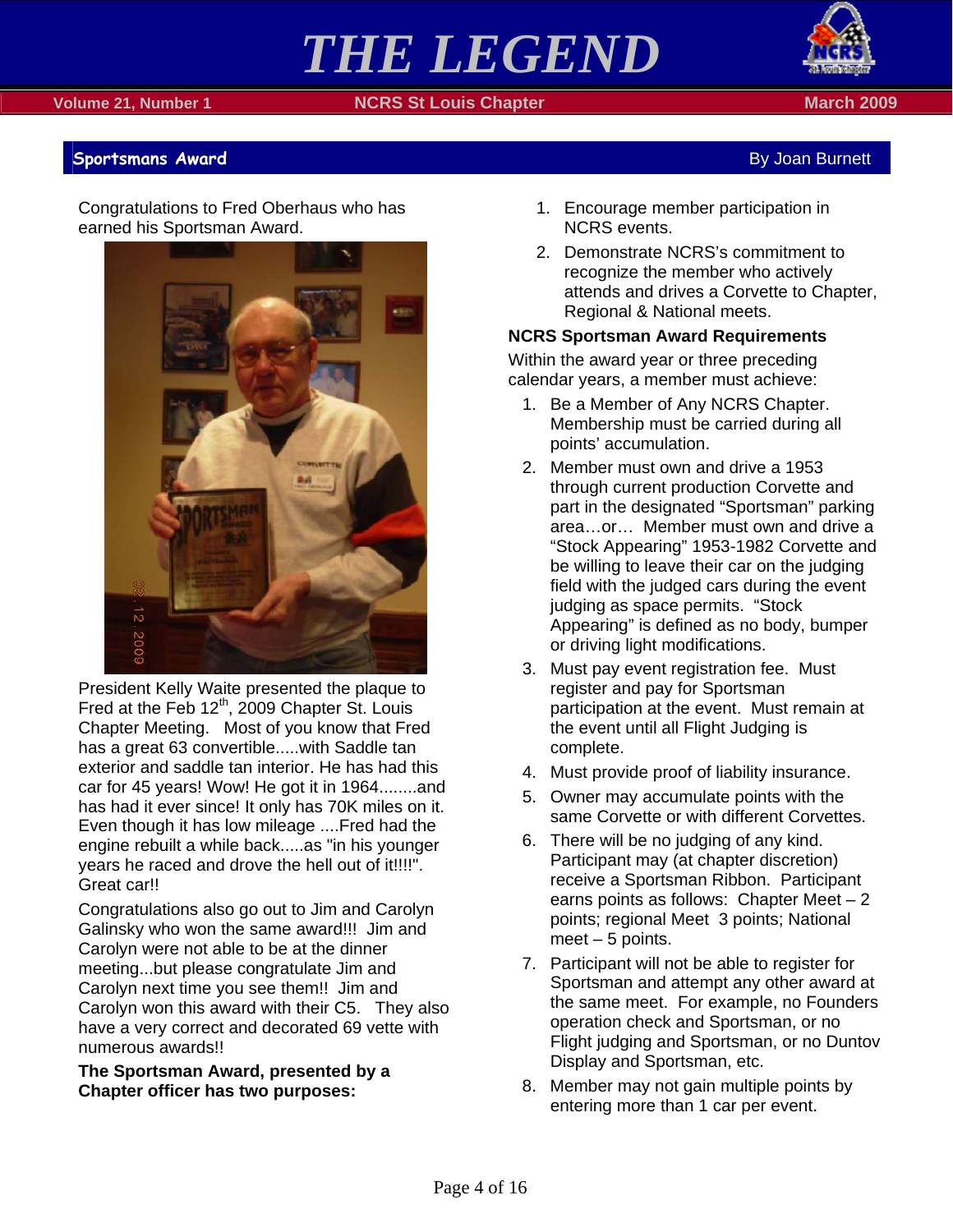

#### **Volume 21, Number 1 NCRS St Louis Chapter March 2009 March 2009**

## **Pictures from the Rolla Road Tour** By Brenda Durlas **By Brenda Durlas**

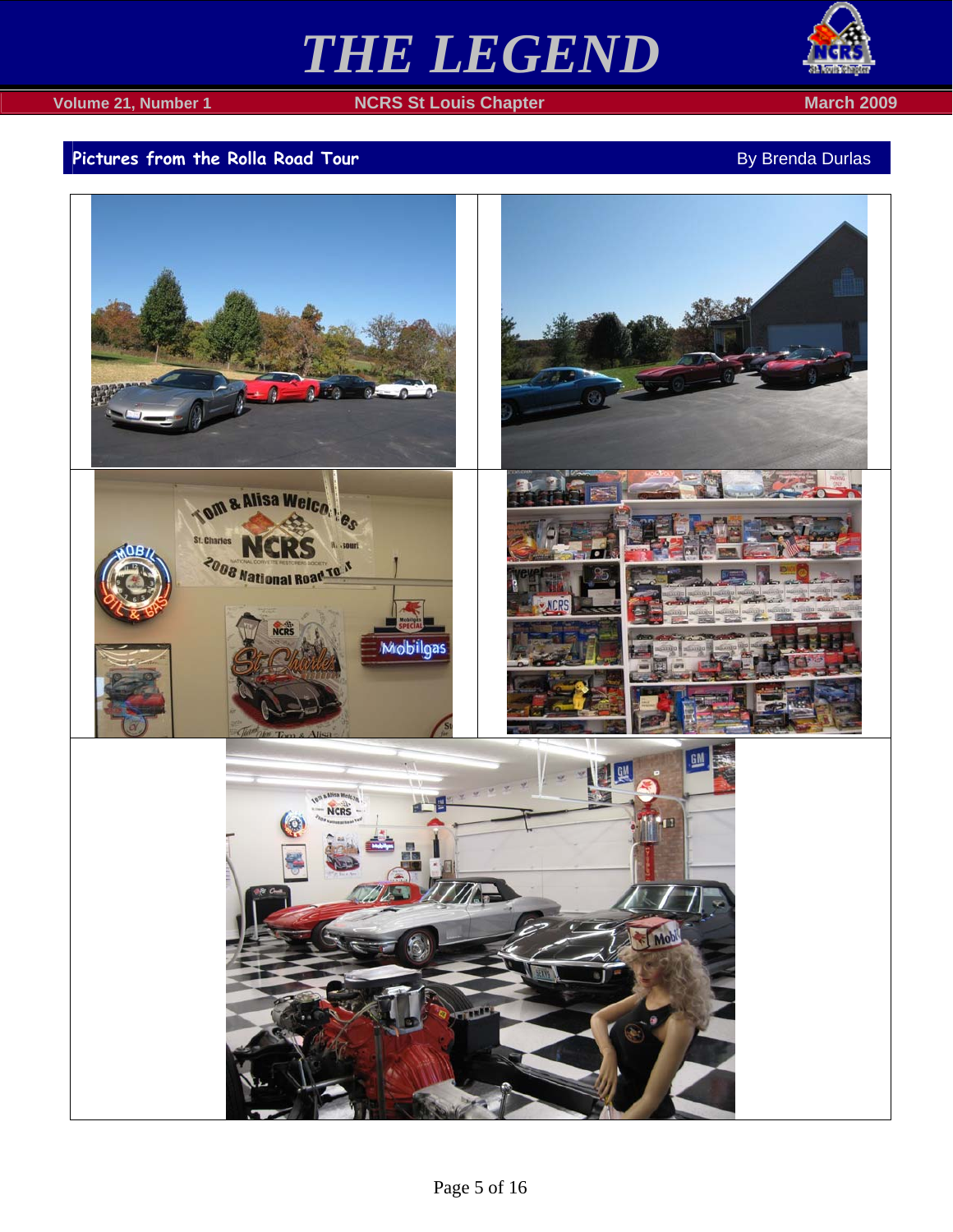

## **The Volume 21, Number 1 <b>NCRS St Louis Chapter** March 2009 **March 2009**

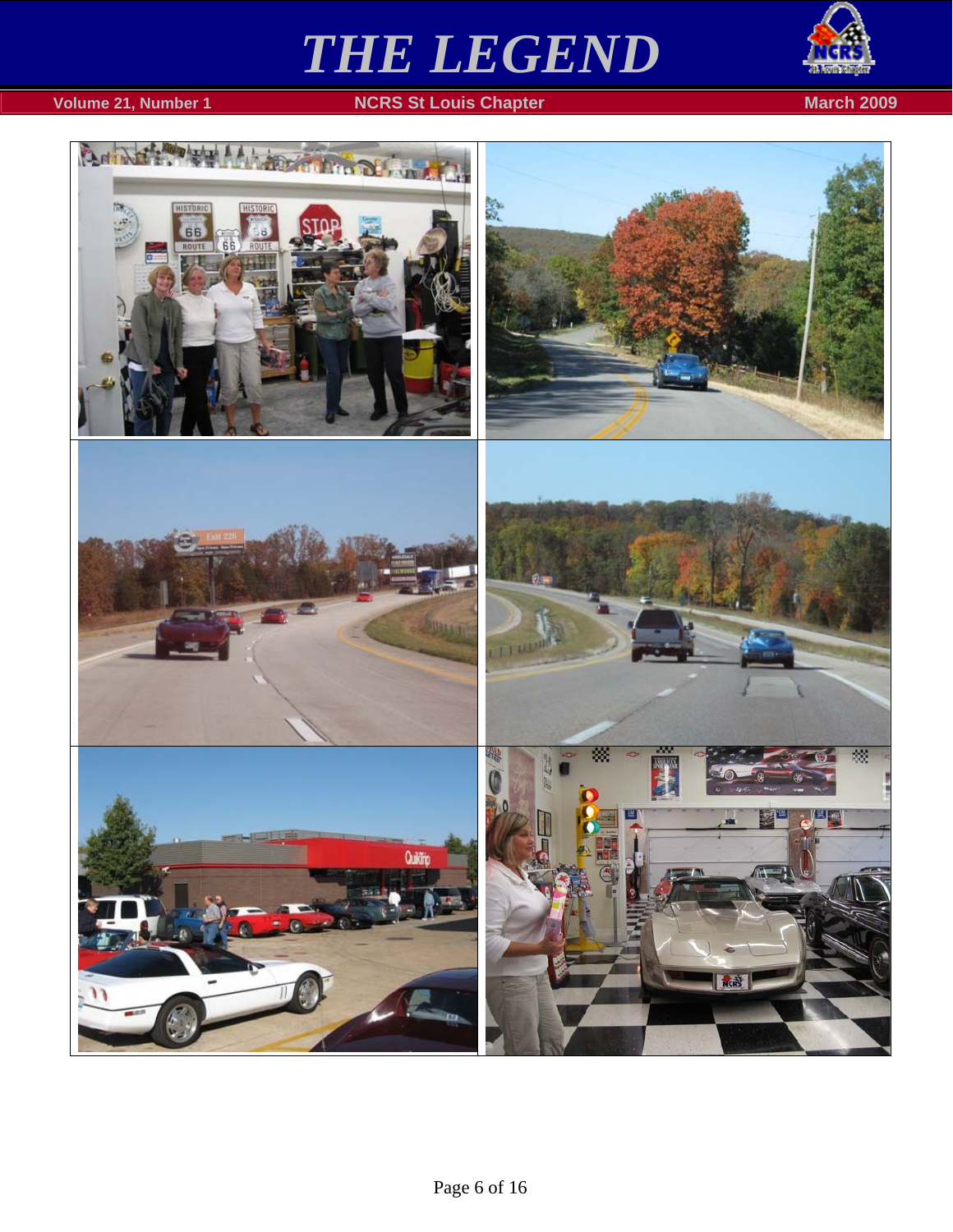#### **Articles**

#### **What does a real Eaton Gas Cap look like? By Kelly Waite By Kelly Waite By Kelly Waite**

I was lucky enough to get a real Eaton Gas cap a while back....from Bernie. (Bernie has lots of really hard to find parts).

 This Eaton gas cap is correct for a 53 through mid 57 corvette. They are pretty hard to find. I only saw one for sale last year at Bloomington....none at Carlisle. Attached are a couple of pictures.



You can tell if you have a real Eaton gas cap very easily....by looking at the underneath side. Some side. The last picture has a comparison of the real cap



- The rivots that were used where rounded (vs flat on repos)
- The "*Eaton*" logo is lined up to read when the ears up are pointed North / South (repos have the logo lined up differently)
- $\bullet$  the clips are aligned with the ears (repos are off a bit)

(on the left) compared to a repo.

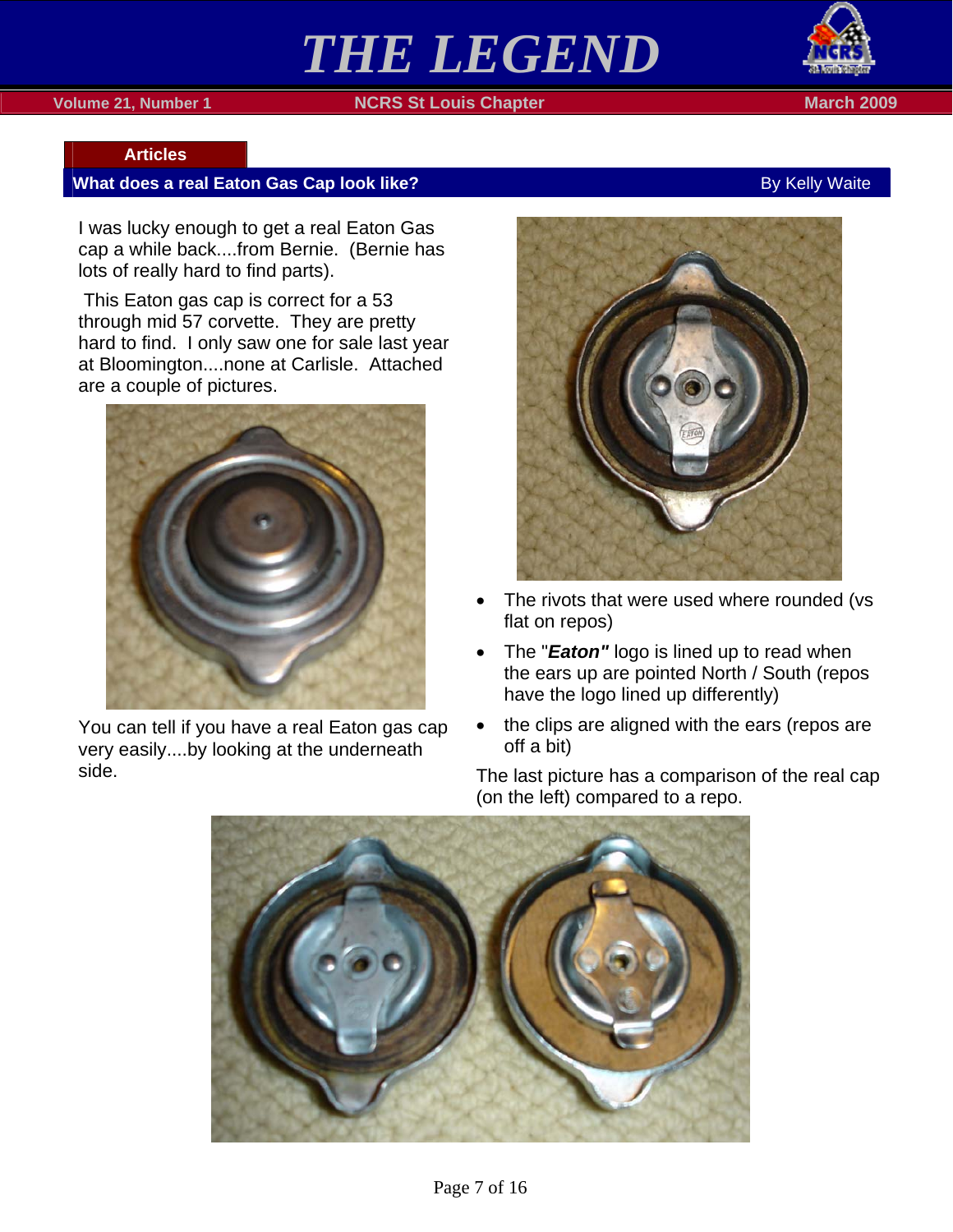



#### **In the News - Joan at Waco**

# 'Vette set rolls into Waco

#### **Joan Burnett made the Waco Tribune-Harold on Friday October 24, 2008:**

Marilyn Heitzman (left) of Ohio watches as Joan Burnett of Missouri gets a close look at the taillights on a 1954 Corvette belonging Mike Reed (right) as the women judge cars Thursday in Waco for the National Corvette Restorers Society Lone Star Regional Meet. For more photos of the competition which continues from 9 a.m. to 4 p.m. today and Saturday at the Waco Convention Center100 Washington Ave. go to **wacotrib.com/corvette.**

#### **NCRS Newsletters By Doug Garrette**

As the St. Louis NCRS Editor I receive copies of of NCRS Newsletters and other info from across the US (*all that are sent out on the NCRS distribution list*).

They include a wide variety of information on Corvette activities, events, history, and technical articles. Some could be of interest to our members. I don't forward these to the members of our club mainly because the often include large attachments that may or may not be of interst to our membership – and I don't like to load up everyones emails unless they request it.

The following is a list the newsletters that come that come in along with links to those that are available on line:

• March 09 - Northern California – **V**ETTECETERA (Copies at next meeting)

- March 09 Lousiana **C**ROSSED **F**LAGS - **[http://www.ncrs](http://www.ncrs-louisiana.com/)[louisiana.com](http://www.ncrs-louisiana.com/)**
- January 09 Southern California Bonding Strip (SCC/NCRS Newsletter). <http://www.ncrs.org/scc/BSVol29N1.pdf>
- February 09 New Mexico NCRS ROADRUNNER (Copies at next meeting)
- February 09 Kansas City Classic Corvette News
- Dec 08/Jan 09 NCRS Heartland/ Iowa Chapter – Posted at [www.ncrs.org/heartland.](http://www.ncrs.org/heartland)
- Fall 08 Mid Atlantic Signal Seeker; [http://ncrsmac.org/signal\\_seeker/Fall2008.pdf](http://ncrsmac.org/signal_seeker/Fall2008.pdf)
- December 08 Central New Jersey NCRS Chapter Newsletter -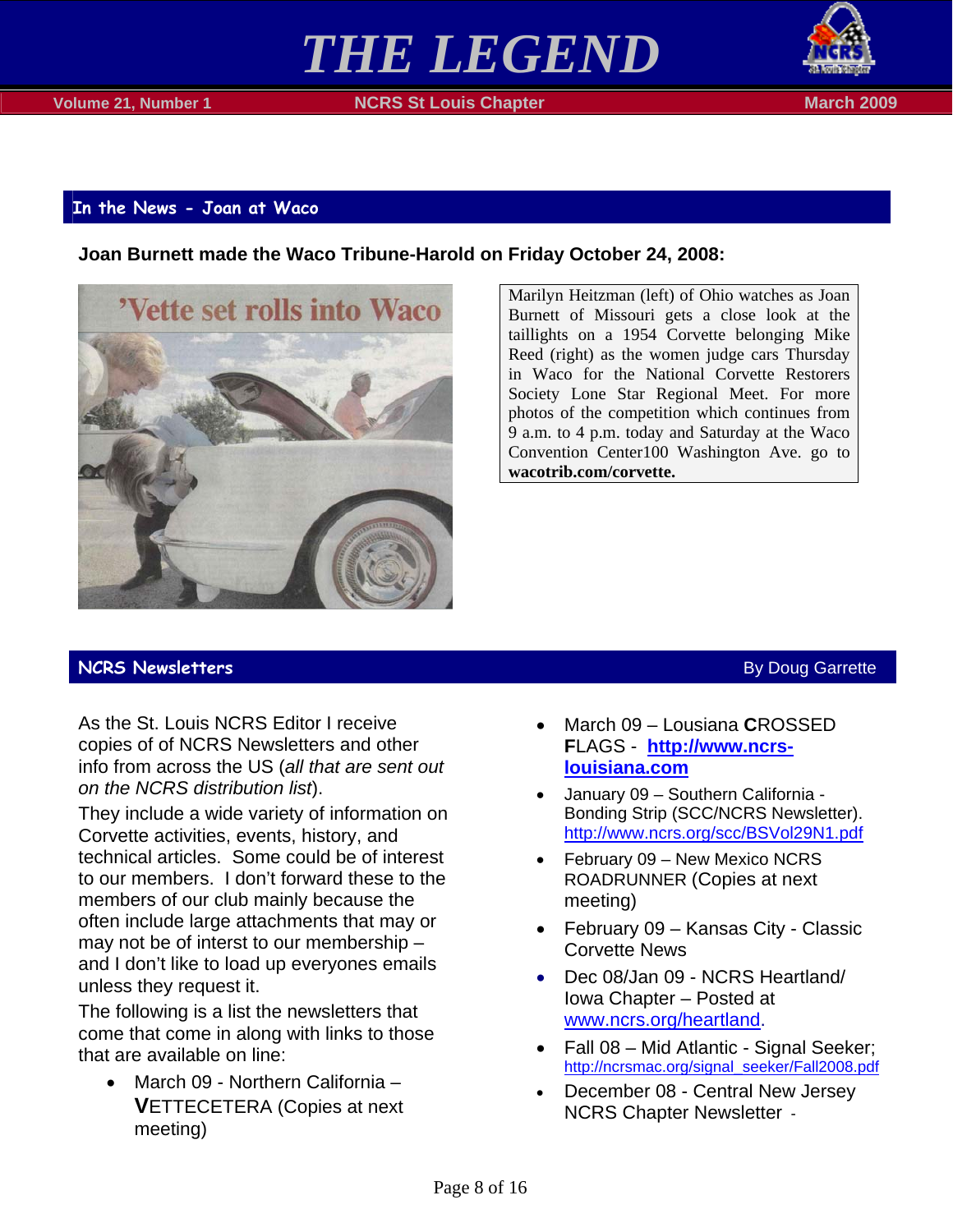

#### **Volume 21, Number 1 <b>NGRS St Louis Chapter** March 2009 **March 2009**

http://www.centralnewjerseyncrs.org/CNJNC RS\_Newsletter\_Dec\_2008.pdf

## **Other Info:**

There is a Corvette Club distribution maintained by Roger Zremsek (NCRS Heart of Ohio Chapter - [rz.redvet@verizon.net.](mailto:rz.redvet@verizon.net) He maintaines a list of activities along with a listing of clubs (Copies at next meeting)

Hello Corvette Club Contact,

Bloomington Gold Tours has a cure for the wintertime blues. Now is the time to register for one of our three spectacular all Corvette tours for 2009. All tour packages include deluxe lodging, superb cuisine, group activities, sterling silver Bloomington Gold Tours mementos, tour apparel, tour soft luggage, welcome basket, car cleaning supplies, commemorative tour guide with maps, tour route and day-byday schedule, breath-taking scenery on America's best roads and the ultimate in Corvette camaraderie. DON'T FORGET ABOUT OUR CLUB & GROUP DISCOUNTS! 5 or more registrations each receive \$50 off the 3-day tour or \$100 off either 6-day tour. Our upcoming tour dates are as follows:

Grand Canyon/Sedona Tour: June 4 - 7 With National Corvette Museum Chairman, Wil Cooksey Takes place in Flagstaff, Arizona SAVE \$200! - REGISTER BY FEB 28TH For tour information & to register, go to

[http://www.bloomingtongoldtours.com/road](http://www.bloomingtongoldtours.com/road_tour/default.htm) [\\_tour/default.htm](http://www.bloomingtongoldtours.com/road_tour/default.htm)

Great Lakes Tour: June 27 - July 3 Departs the Bloomington Gold Show in St. Charles, Illinois Concludes at Mackinac Island, Michigan SAVE \$300! - REGISTER BY MARCH 25TH For tour information & to register, go to [http://www.bloomingtongoldtours.com/road](http://www.bloomingtongoldtours.com/road_trip/default.htm)

#### [\\_trip/default.htm](http://www.bloomingtongoldtours.com/road_trip/default.htm)

Grand Canyon/Rocky Mtn. Tour: Aug 2 - 8 Departs Flagstaff, Arizona Concludes in Telluride, Colorado SAVE \$300 - REGISTER BY APRIL 30TH For tour information & to register, go to

[http://www.bloomingtongoldtours.com/park](http://www.bloomingtongoldtours.com/park_tour/default.htm) [\\_tour/default.htm](http://www.bloomingtongoldtours.com/park_tour/default.htm)

Our attention to details is our trademark and our commitment to your enjoyment is our passion. You won't be disappointed in Bloomington Gold Tours, THE BEST CORVETTE TOURS IN AMERICA! Go to <www.BloomingtonGoldTours.com>or call 928-527-VETT (8388) for more tour information. Be sure to check out pictures from our 2008 National Park Tour now available to view at [http://www.bloomingtongoldtours.com/cna\\_](http://www.bloomingtongoldtours.com/cna_gallery/albums.php) [gallery/albums.php.](http://www.bloomingtongoldtours.com/cna_gallery/albums.php)

If you are no longer the club contact, it would be greatly appreciated if you could please give us the contact information for the new contact. Thank you!

Hope you can join us, Dwayne & Cindy Bublitz Tour Owners & Operators

Bloomington Gold Tours 1001 N. Wakonda St. Flagstaff, AZ 86004 (928) 527-VETT (8388) Fax (928) 526-1095 <www.BloomingtonGoldTours.com> America's Best Corvette Tours!

Take a look at the information that I collect and let me know if you would like to have this sent to you.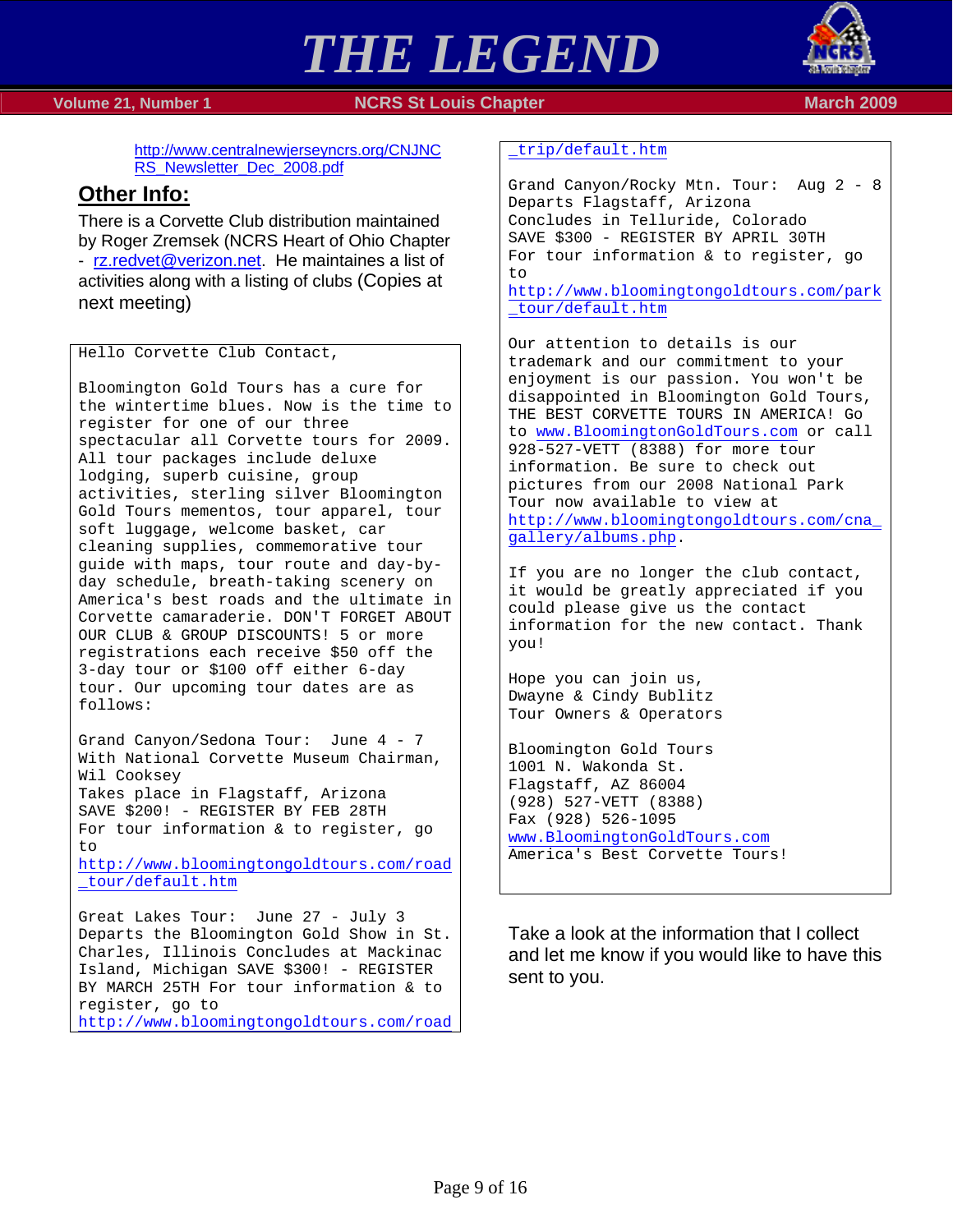



 **Volume 21, Number 1 <b>NGRS St Louis Chapter** March 2009 **March 2009** 

#### **Events**

#### **EVENTS and ACTIVITIES By Dave Buescher** By Dave Buescher

We have planned some events for the 2009 year

They will consist of a Judging school, a chapter judging event and a road tour that will allow our chapter to continue to receive the NCRS Top Flight Award.

We are currently trying to find a Chapter member that has access to a lift to allow us to review the underside of a car as part of the judging school planned for April 18

If any members have access to a lift and would consider hosting a 2 to 3 hour event please contact Mark Markel or Dave Buescher as soon as possible.

The St Louis chapter will provide food and drink for the event

This is what we have planned for the 2009 year to date:

| Judging school              | $\blacksquare$   | Saturday April 18 | location to be determined                 |
|-----------------------------|------------------|-------------------|-------------------------------------------|
| Chapter Judging event       | $\sim$ 100 $\mu$ | Saturday May 30   | At Love Park pending reservation approval |
| Road trip to D& A Corvettes |                  | Saturday June 13  | At D & A's facility, Gillespie IL.        |

If you have an idea for an event that you think the chapter members would find interesting and enjoy please contact me.

#### **Calendar**

## *2009 - St Louis NCRS Chapter - Calendar of Events*

|              | <b>Activity</b>                                  | <b>Location</b>                  | Time    |
|--------------|--------------------------------------------------|----------------------------------|---------|
| <b>March</b> |                                                  |                                  |         |
| 12, Thursday | <b>St Louis Chapter Meeting</b>                  | <b>Ozzie's Westport Plaza</b>    | 6:30 PM |
| 28, Saturday | <b>NCRS National Board Meeting</b>               |                                  |         |
| April        |                                                  |                                  |         |
| 9, Thursday  | <b>St Louis Chapter Meeting</b>                  | <b>Ozzie's Westport Plaza</b>    | 6:30 PM |
| 18, Saturday | <b>Judging School</b>                            | <b>TBD</b>                       |         |
| $23 - 25$    | <b>Southwest Regional - Lowes Motor Speedway</b> |                                  |         |
| May          |                                                  |                                  |         |
| 14, Thursday | <b>St Louis Chapter Meeting</b>                  | <b>Ozzie's Westport Plaza</b>    | 6:30 PM |
| 14-16        | <b>Regional - Lake Tahoe</b>                     |                                  |         |
| 30, Saturday | <b>St Louis Chapter Judging Meet</b>             | <b>Mary's Shelter, Love Park</b> | 9:00 AM |
| June         |                                                  |                                  |         |
| 11, Thursday | <b>St Louis Chapter Meeting</b>                  | <b>Ozzie's Westport Plaza</b>    | 6:30 PM |
| 13, Saturday | <b>Road Trip to D&amp;A Corvettes</b>            | Gillespie, IL                    |         |
| $11 - 15$    | Regional - Delafield, Wisconsin                  |                                  |         |
| 25-28        | <b>Bloomington Gold</b>                          | St Charles, IL                   |         |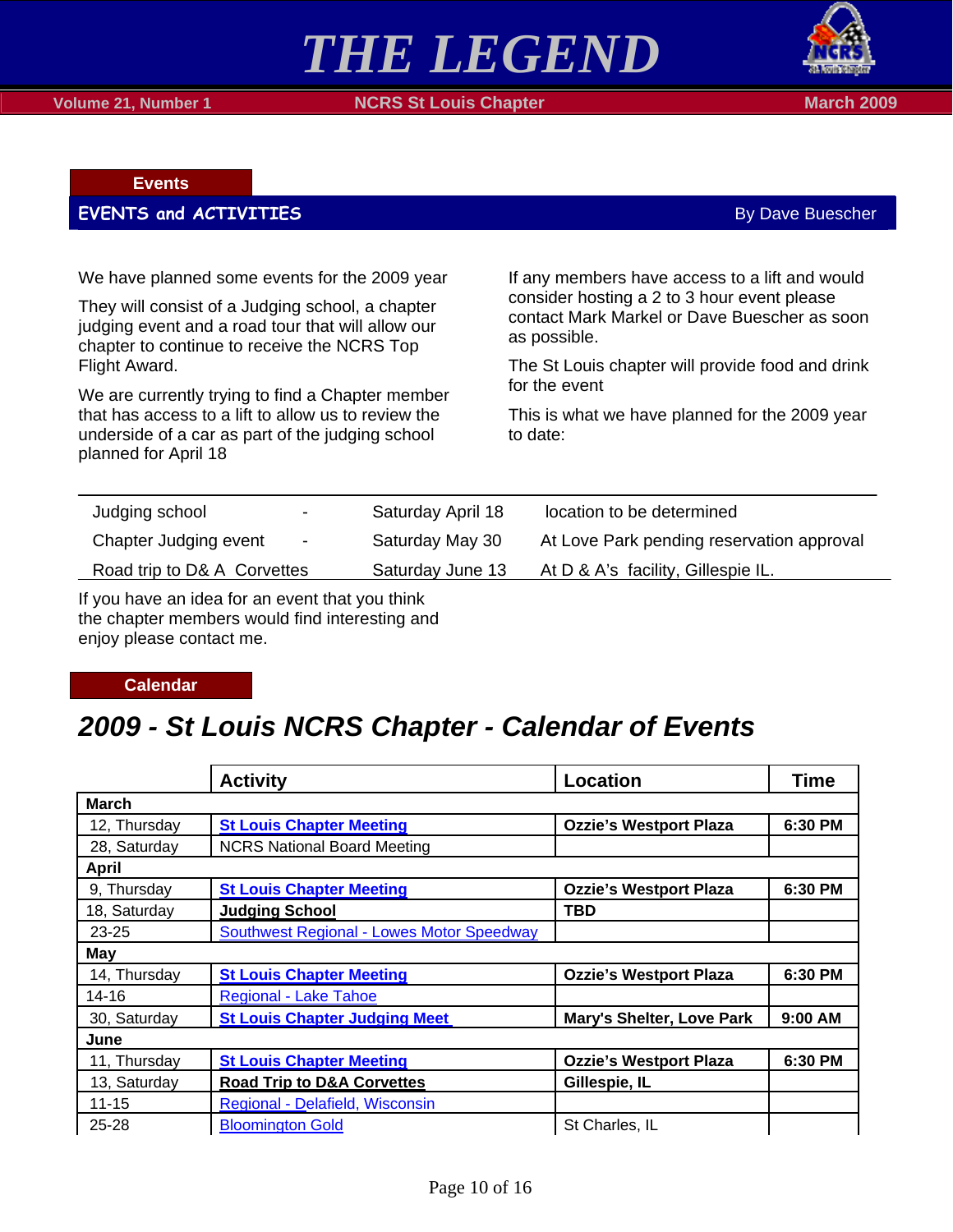

 **Volume 21, Number 1 NGRS St Louis Chapter March 2009 March 2009** 

| July             |                                         |                               |           |
|------------------|-----------------------------------------|-------------------------------|-----------|
| 09, Thursday     | <b>St Louis Chapter Meeting</b>         | <b>Ozzie's Westport Plaza</b> | 6:30 PM   |
| $20 - 24$        | <b>NCRS National Convention</b>         | San Jose, CA                  |           |
| <b>August</b>    |                                         |                               |           |
| 13, Thursday     | <b>St Louis Chapter Meeting</b>         | <b>Ozzie's Westport Plaza</b> | 6:30 PM   |
| 28-30            | <b>Corvette's at Carlisle</b>           | Carlisle, PA                  |           |
| <b>September</b> |                                         |                               |           |
| ??, Saturday     | <b>St Louis Chapter Judging Meet</b>    | Mary's Shelter, Love Park     | $9:00$ AM |
| 10, Thursday     | <b>St Louis Chapter Judging School</b>  | <b>TBD</b>                    | 6:30 PM   |
| $17 - 19$        | Regional - Marlborough, MA              |                               |           |
| 20, Sunday       | Queeny Park Swap Meet                   |                               |           |
| $25 - 27$        | <b>Funfest - Mid America Motorworks</b> | Effingham, IL                 |           |
| October          |                                         |                               |           |
| 08, Thursday     | <b>St Louis Chapter Meeting</b>         | <b>Ozzie's Westport Plaza</b> | 6:30 PM   |
| $15 - 17$        | <b>Texas Regional</b>                   | Waco, TX                      |           |
| <b>November</b>  |                                         |                               |           |
| 12, Thursday     | <b>St Louis Chapter Meeting</b>         | <b>Ozzie's Westport Plaza</b> | 6:30 PM   |
| <b>December</b>  |                                         |                               |           |
| 05, Saturday     | <b>St Louis Chapter Holiday Meal</b>    | <b>TBD</b>                    |           |

#### **For Sale or Trade**

#### **Parts**

Nothing this edition. (*Send me any items that you have for sale or are looking for and they will go in the next edition!)* 

#### **Editors Note**

#### **- News and Club Merchandise By Doug Garrette By Doug Garrette**

The newsletter and web page are great ways to keep everyone in the club current on our latest activities. We are working hard to keep them up to date. The next edition of *The Legend* is planned for July. Please send in your articles by 15 June.

Our web page [\(http://stlouisncrs.org/\)](http://stlouisncrs.org/) and newsletter are available for posting classified ads for those parts that you no longer need. Ads for any model year Corvette to buy, sell, or trade are free NCRS members.

Commercial advertising is also available for the newsletter (includes a link on our web page). All ads will be included in four consecutive newsletters.

#### **Classified Ads:**

- $\bullet$  Free for members  $-50$  words or less
- \$10 for non-members

#### **Commercial Advertising:**

| $\bullet$ | Full Page            | \$75 |
|-----------|----------------------|------|
|           | • $\frac{1}{2}$ Page | \$50 |
|           | $Din = 225$          | ጦገሮ  |

Business Card size - \$25

Order your club shirt. They are available in Small, Medium, Large, X-Large, XX-Large and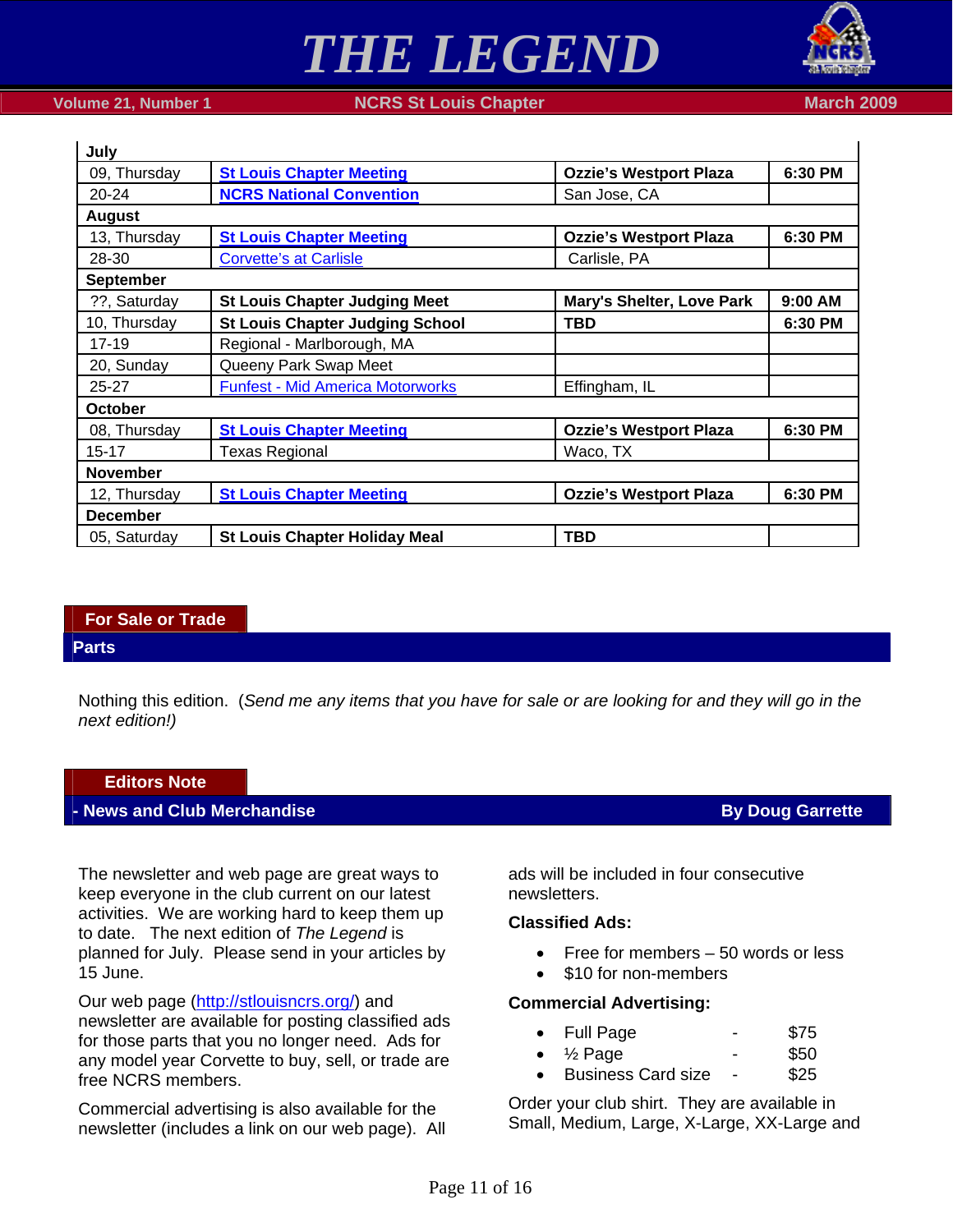



## **Volume 21, Number 1 NORS St Louis Chapter March 2009 March 2009**

XXX-Large. Contact Cherie Garrette at (314 971-1373) or [dgarrette@charter.net](mailto:dgarrette@charter.net) for your order (\$25 per shirt)



. .

Feel free to drop me a note if you have any suggestions for improving our newsletter or webpage [\(dgarrette@charter.net\)](mailto:dgarrette@charter.net). I want to hear from you!

| <b>Our Sponsors</b>         |                           |                                    |  |
|-----------------------------|---------------------------|------------------------------------|--|
| <b>Bloomington Gold</b>     | <b>Cingular</b>           | <b>Mid America Motorworks</b>      |  |
| <b>California Car Cover</b> | <b>Hagerty Insurance</b>  | <b>Mid America Designs</b>         |  |
| <b>Corvette America</b>     | <b>Mequiars Wax</b>       | <b>Vette Brakes &amp; Products</b> |  |
| <b>Elco Chevrolet</b>       | <b>Weber Chevrolet</b>    | <b>Feld Chevrolet</b>              |  |
| <b>Dobbs Tire and Auto</b>  | <b>Just Corvettes</b>     | <b>Londoff Chevrolet</b>           |  |
| <b>Gateway Classic Cars</b> | <b>Classic Car Studio</b> | <b>Corvette Clocks by Roger</b>    |  |

## **Club Info**  *2009 Club Officers*

| <b>Chairman</b>            | <b>Kelly Waite</b><br>kswaite@sbcglobal.net   | 314-543-6447                 |
|----------------------------|-----------------------------------------------|------------------------------|
| <b>Vice-Chairman</b>       | ddpcpa@aol.com<br><b>Don Pickles</b>          | 314-846-0354                 |
| <b>Secretary</b>           | ddpcpa@aol.com<br><b>Anne Pickles</b>         | 314-846-0354                 |
| <b>Treasurer</b>           | 1z67t5s@centurytel.net<br><b>Joan Burnett</b> | 636-462-4401                 |
| <b>Events Chairman</b>     | Dave Buescher dbuescher@mktpileman.com        | 618-692-0679                 |
| <b>Judging Chairman</b>    | <b>Mark Markel</b><br>markels4@sbcglobal.net  | 636-922-9196                 |
| <b>Membership Chairman</b> | <b>Steve Gissy</b><br>steveg@anbakerco.com    | 314 821-9347                 |
| <b>Newsletter Editor</b>   | dgarrette@charter.net<br><b>Doug Garrette</b> | 636 527-6782                 |
| <b>Board Members</b>       |                                               |                              |
| 1 <sub>yr</sub>            | Darrell Wilson bud2245@charter.net            |                              |
| 2 <sub>yr</sub>            | joeanelle@msn.com<br><b>Joe Anelle</b>        | 636-296-2936                 |
| 3 yr                       | j.r.raine@gmail.com<br><b>Joe Raine</b>       | 636-447-1832<br>314-644-2532 |
|                            |                                               |                              |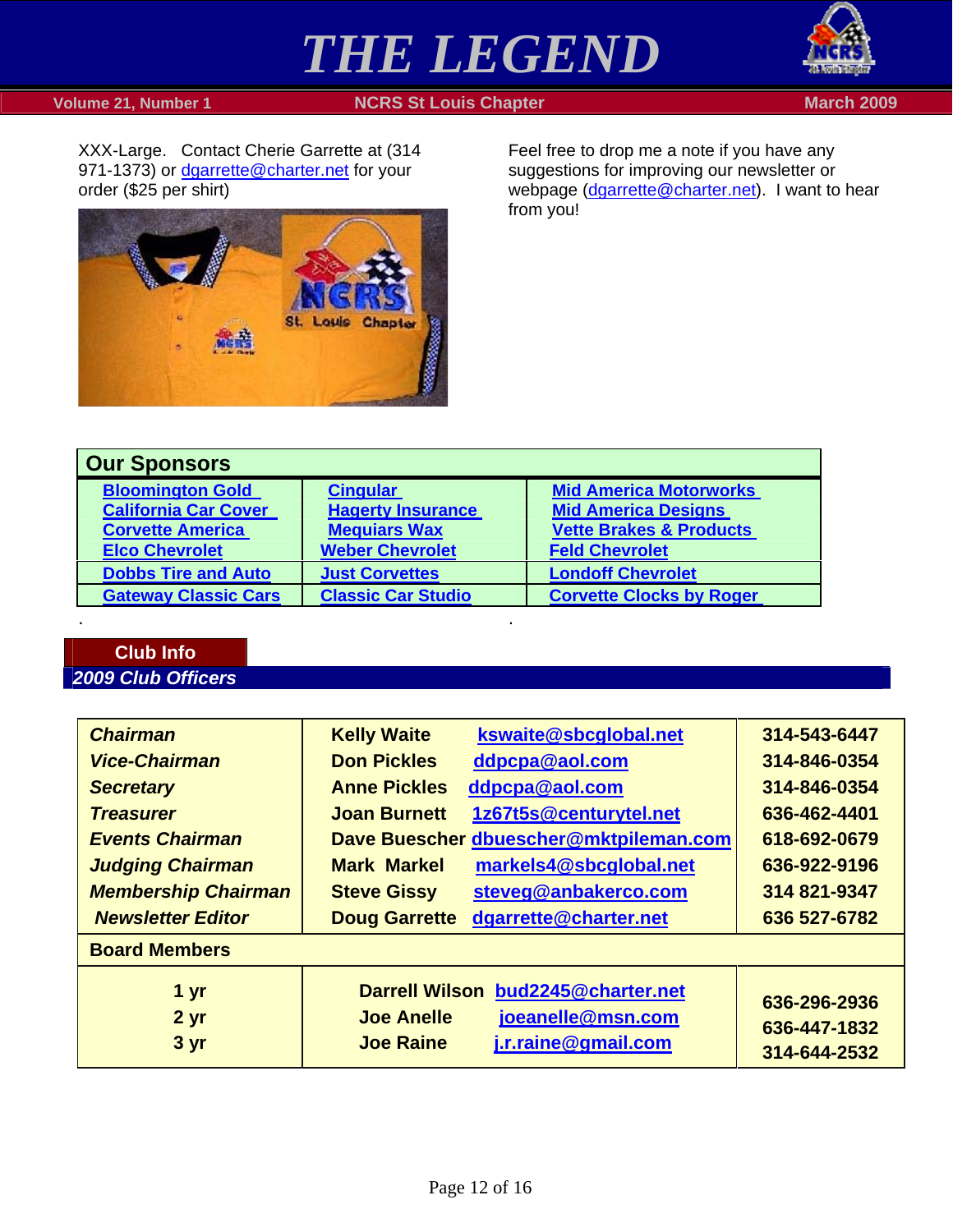

#### *2008 Club Meeting Minutes Kay Augustus*

#### **September 2008**

The September 11th, meeting of the St Louis NCRS was held at Ozzie's in Westport. The meeting was called to order by John Foster, chairman.

There were guests present: Dale Baker with a 65, Dennis Marshall a 69, Bob Casanova 07 and Jim and Lisa Hendrix are looking for a car.

Joan Burnett reported that there was \$5772.94 in the our funds at this time. Everyone that turned in a bill for Convention costs, has been reimbursed.

At this time we have 78 family memberships.

Doug is working on the Newsletter. It should be out soon.

Bernie reported the results from the Judging Meet. We judged five cars and four of them received a Top Flight and one a Second. Great Job everyone. It is a lot of work in a short period of time.

A Road Tour to Tom and Alisa Greene's is set for the first Saturday in October. Meeting place to be announced later. It is a beautiful place. Everyone that can make it, will really enjoy the ride and the tour of their home.

Dave Buescher advised that there will be a tech session prior to Christmas Dinner. Anyone wanting to be involved needs to be at Jim Augustus's house by noon on December, 6th. Dinner will be served around 3 PM.

GM Motorama from Bowling Green to Detroit will stop in Collinsville. We will be updated from someone who attends.

Dollar results from the National Convention are not in as of yet. However, all of the feed back is very positive. Everyone seemed to have a good time.

It was mentioned that we might look into changing location. I think that everyone feels we should move on. However, that is easier said than done. For right now, with the bad weather

coming, Dave suggested that we stay here but start looking for someplace in the Spring where we could drive our cars and park them safely.

Motion was made and passed to send Nurses for Newborns a check for A\$500.00. They are looking for volunteers to go to their location on Lansdown and do some manual labor. All those available will go November 8th from 9AM to Noon.

Next Month will be nominations for new officers. Make sure and get your name in. Elections will be in November. Eveyone needs to take their turn.

50/50 drawing was won by Don and Anne Pickles \$27.00 for Nurses for Newborns and \$27.00 for Don and Anne.

Connie Myers made a motion to adjourn and Jim Augustus seconded. Meeting adjourned.

#### **October 2008**

The October 9th meeting of the St Louis NCRS was held at Ozzie's in Westport. The meeting was called to order by John Foster, chairman.

Guest present for the evening was Michele Paillon with a 1958.

Thanks were extended to Joan Burnett and all her work she put into the Convention.

Treasurer's report shows our balance at \$5333.88.

We received a note of Thanks from Nurses for Newborns for volunteering to help.

Newsletter is out, check your email. If you can't get it on email, let one of the officers know and they will print one out for you.

Nothing new from Bernie or Dave.

National is looking for bids for a Regional in 2011. They would need the proposal by January. John Foster will check with Kansas City and follow through.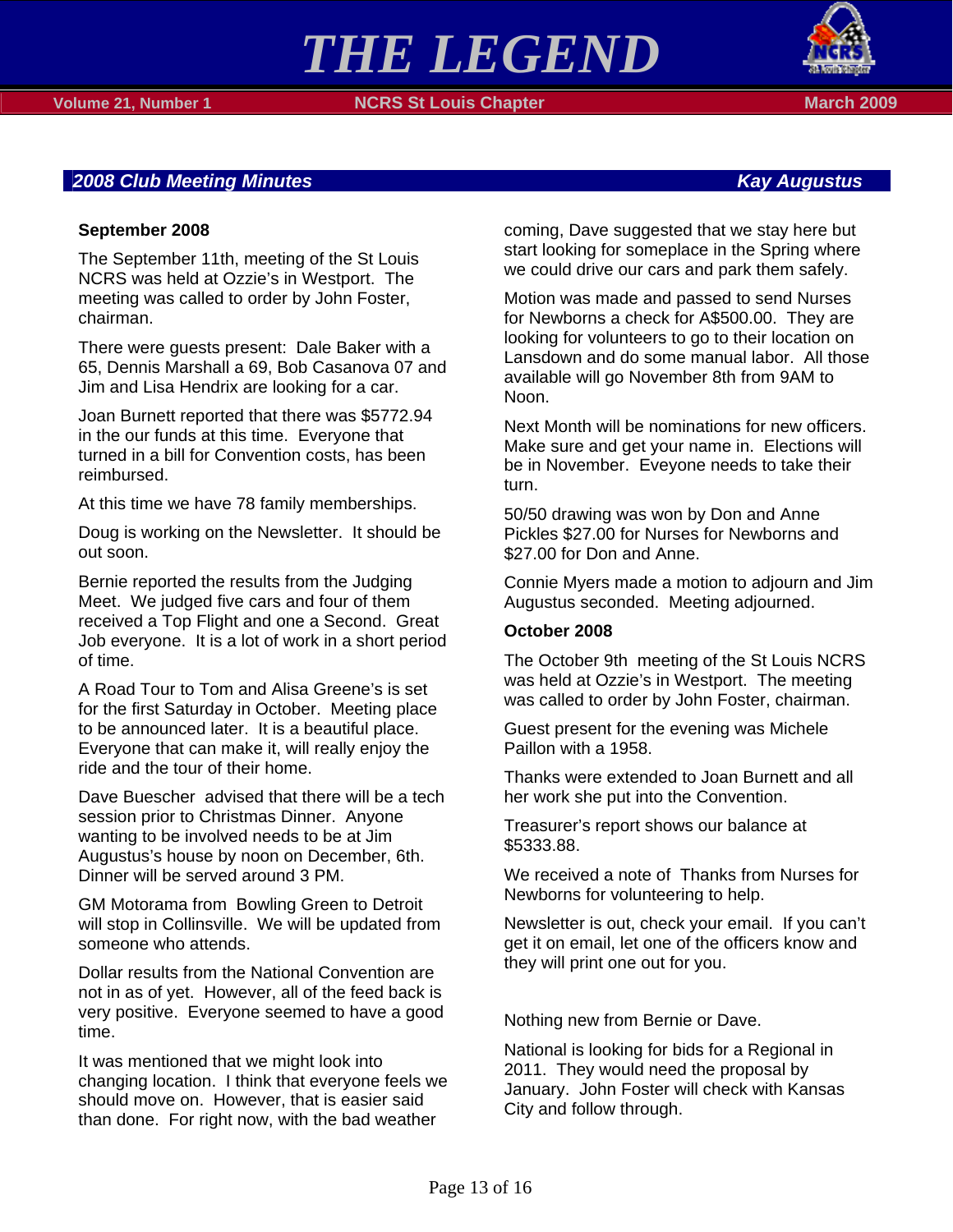

#### **Volume 21, Number 1 NCRS St Louis Chapter March 2009 March 2009**

The Road Tour to Greens's was set for Sunday October 26th. Meet in Chesterfield Hardee's parking lot by 11:30. It is a couple hour drive.

Under New Business, we are in need of a secretary, judging chairperson and a chairperson. Please consider volunteering. We also need one Board Member.

At this time, here are the names and offices.

| <b>Kelly Waite</b>  |
|---------------------|
| Don Pickles         |
| John Foster         |
| Anne Pickles        |
| <b>Joan Burnett</b> |
| Doug Garrette       |
| Dave Buescher       |
| <b>Steve Gissy</b>  |
| <b>Marc Markel</b>  |
| Joe Annelle         |
| Joe Raine           |
|                     |

For Tech Sessions, it was suggested that Bernie cover standard deducts in the Judging process and get Dennis Hardesty to do window regulators.

Christmas get-together at 35 Rocky Ridge Lane in Troy on December 6th.

50/50 went to Tom Kreyling. \$40 to him and \$40 to Nurses for Newborns.

#### **November 2008**

The November 8th, meeting of the St Louis NCRS was held at Ozzie's in Westport. The meeting was called to order by John Foster, chairman.

Joan Burnett treasurer reported a balance of \$5394.35. She also reminded everyone that there were still coasters left from Convention for \$15 a set.

New members Dale and Victoria Baker were welcomed into the club.

Tony Salter would like to see if we would not match the top club donation towards a bench at the Museum in Marvin's name. The motion was made by Joe Anthes and seconded by Connie Myers.

Joan and Kelly checked with Dana Forrester and Terry McHale in Kansas City and there is interest in a Regional in Joplin. We need to have two dates as well as check with the Tulsa Chapter. John Foster will pursue this.

Election results:

| Chairperson                | <b>Kelly Waite</b>  |
|----------------------------|---------------------|
| Vice Chairperson           | Don Pickles         |
| Secretary                  | <b>Anne Pickles</b> |
| Treasurer                  | <b>Joan Burnett</b> |
| <b>Newsletter</b>          | Doug Garrette       |
| <b>Events Chairperson</b>  | Dave Buescher       |
| Membership Person          | <b>Steve Gissy</b>  |
| <b>Judging Chairperson</b> | <b>Marc Markel</b>  |
| <b>Board Members</b>       | Joe Annelle/Joe     |
|                            |                     |

Don Pickles Anne Pickles Joan Burnett Marc Markel Board Members Joe Annelle/Joe Raine

John Foster requested any additions or deletions.Joe Anthes made a motion to accept the slate as is.Motioned seconded by Kevin Bayliss.

Kelly mentioned that Hunter Engineering has an incredible display and asked if anyone would be interested in touring it?There was definite interest so he will pursue it.

It was mentioned that we need a phone chain to help people remember events.The incoming chairman will make and divide such a list.It was made into a motion and seconded by John Foster.

Everyone was reminded of the Dec 6th Christmas get-together.Don't forget to bring gifts or checks for Nurses for Newborns.

50/50 collected \$50 to be divided between Dave Buescher and Nurses for Newborns.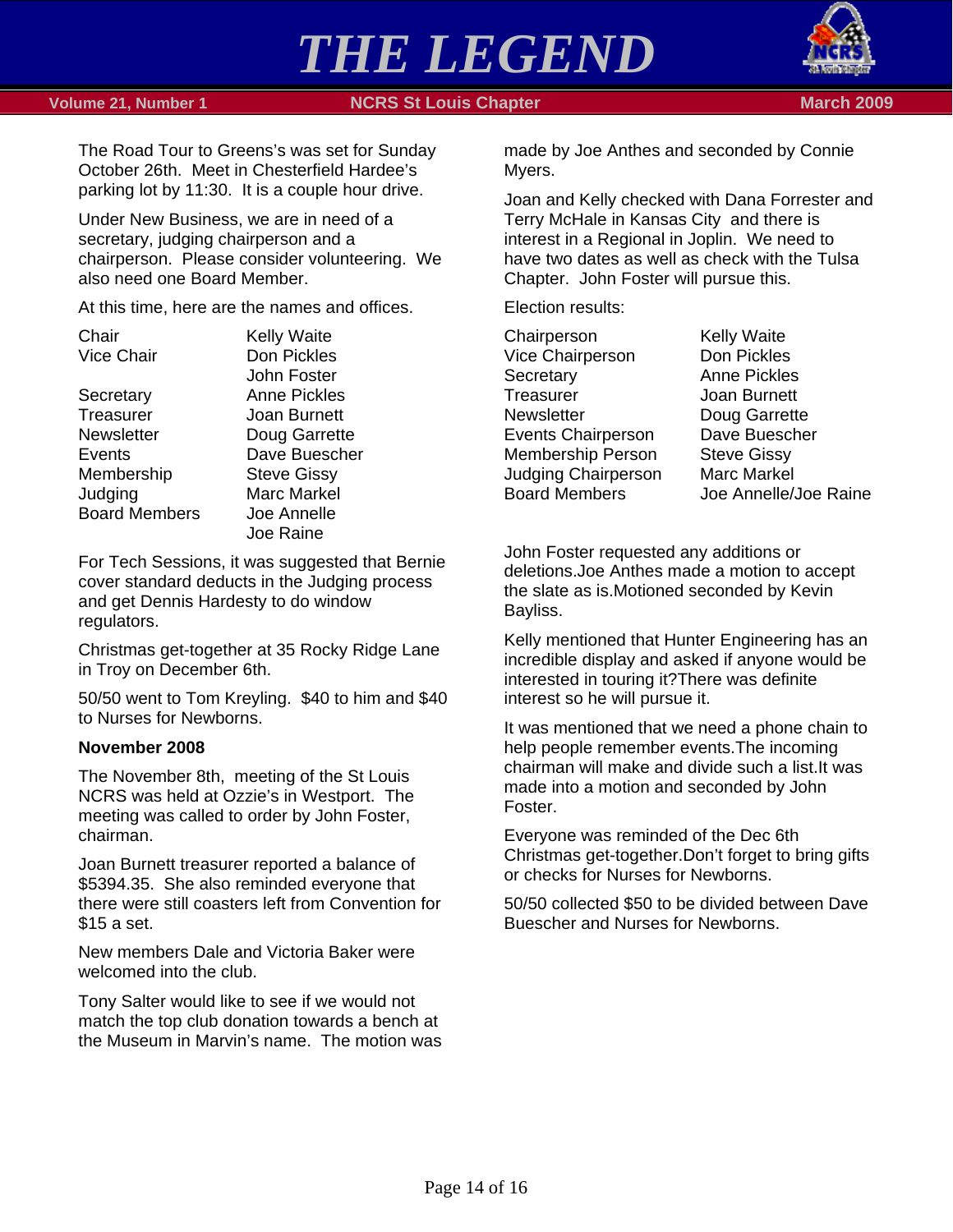





## **Club Meeting Minutes Anne Pickles Anne Pickles**

**January 8, 2009**, the monthly meeting of the St. Louis Chapter NCRS was called to order by Kelly Waite, our chairman.

Kelly thanked all the previous officers for the time and energy they devoted to the organization. Special thanks were given: to Joan Burnett for all her time spent prior to and during the National Convention, to Bernie Myers for the judging events, and to Kay and Jim Augustus for hosting the Christmas party and for her service as secretary. John Foster was presented with an NCRS desk lamp in recognition of his term as President.

Joan Burnett presented the Treasurer's Report. We received \$3000 from National NCRS for hosting the Conference --- half will go to Kansas City, and half to us. We also received \$500 from National NCRS in "matching funds" to go to Nurses for Newborns. The account balance as of December 31, 2008, was \$5661.09.

Old Business:

Joan will send renewal reminders to those who have not yet renewed their annual membership.

Joan also relayed that National staff appreciated our work at the Conference, especially how well we worked with National during the Conference. Many comments were made on how well things went, with few visible problems.

Kelly Waite sent a letter to Hunter Engineering requesting a tour, but hasn't heard anything back yet.

New Business:

The STL Board met tonight prior to the general meeting and worked on a draft calendar of events for 2009.

Don Pickles stated that a phone committee has been established. Each officer has only seven people to call when we need to get information to the membership.

Joan Burnett announced we have submitted a bid for 2011 Regional in Joplin, MO, hosted by Oklahoma, Kansas City, and St. Louis chapters. It would be held at the John Q. Hammond Convention Center, which has very secure

parking, hotels and restaurants nearby. If NCRS books 75 rooms per night at the Holiday Inn they will give a \$74 room rate and waive the convention fee. Dates in April, May, June, September, and October were submitted.

Joan also stated that the National NCRS Board meeting will be held in March at the St. Louis Sheraton Westport.

Joe Anthes announced the "100 Acres Woods" program needs volunteers the last weekend in February. The program is in the Salem/Potosi/Viburnum area approximately 2 ½ hours from St. Louis. Cars drive through Mark Twain National Forest. Contact Joe if you can help.

Attendance: 20 members

50/50 drawing: \$30 to Sharon Wilson

**February 12, 2009**, the monthly meeting of the St. Louis Chapter NCRS was called to order by Kelly Waite.

Joan Burnett presented the Treasurer's Report. The account balance as of January 31, 2009, was \$7459.50. Seventy-one members have renewed; two will not be renewing, and eight have yet to pay.

#### Old Business:

Jim Augustus reminded everyone that the National NCRS Board meeting will be held March 28th (7 am) at the St. Louis Sheraton Westport. Everyone is welcome to observe the proceedings. Strict parliamentary rules apply.

Kelly reminded everyone that the "100 Acres Woods" program needs volunteers the last weekend in February. The program is in the Salem/Potosi/Viburnum area approximately 2 ½ hours from St. Louis. Cars drive through Mark Twain National Forest. Contact Joe Anthes if you can help.

Dave Buescher was not in attendance, so interest in the Easter car show is unclear.